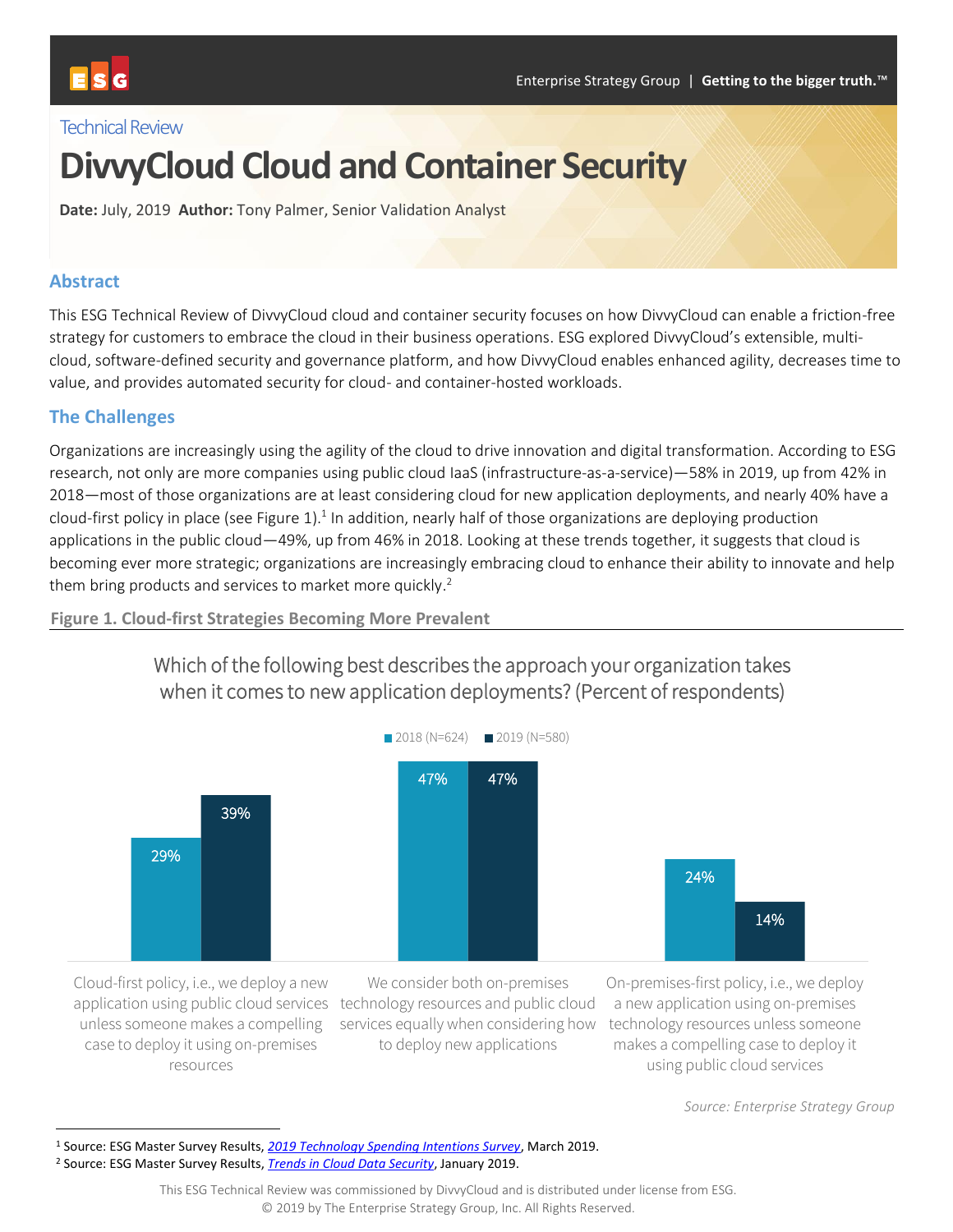This exposes applications to potential risk that needs to be minimized. Organizations can't let response to risk create friction or slow down innovation, so many of them are compromising by sacrificing security for speed, with predictable results. A common example of this is in data breaches due to cloud misconfiguration. This problem will only continue to grow as storage of organizational data is shifting to public cloud services, including––increasingly—sensitive data. Specifically, almost one-quarter (24%) of respondents said that more than 40% of their corporate data resides on public cloud services today, which is expected to more than double to 58% of organizations within 24 months.<sup>3</sup> Following a similar trajectory, the amount of sensitive data residing in the cloud is expected to increase significantly over the next two years as well. Given the scope of the monetary and brand damage associated with breaches, the increasingly dangerous threat landscape, and the worsening shortage of strong cybersecurity skill sets, it is not surprising that cybersecurity is treated as a business risk rather than merely an IT issue.

# **The Solution: DivvyCloud**

DivvyCloud provides an automated platform to analyze, identify, and remediate cloud infrastructure using customerdefinable rules and actions. Once installed, configured, and connected to an organization's clouds, DivvyCloud discovers infrastructure resources across all clouds and distills this information into a normalized database. This database is used to analyze cloud operations, identify risks, and take actions.

DivvyCloud's extensible platform is designed to enable organizations to securely embrace public cloud and containers, giving developers the freedom to innovate without exposing the business to risk. Customers use DivvyCloud's real-time remediation to achieve continuous security and compliance in Amazon Web Services, Microsoft Azure, Google Cloud Platform, Alibaba Cloud, Kubernetes, and other environments. Benefits of DivvyCloud's approach extend beyond IaaS to platform-as-a-service (PaaS), serverless or function-as-a-service (FaaS), and containers-as-a-service (CaaS). DivvyCloud protects cloud and container environments from misconfigurations, policy violations, threats, and IAM challenges. This enables DivvyCloud customers to achieve continuous security, compliance, and governance, and fully realize the benefits of cloud and container technology with freedom *and* control.

| <b>Cloud Categories</b>           | <b>Supported Environments</b>                                                                                                                                  |
|-----------------------------------|----------------------------------------------------------------------------------------------------------------------------------------------------------------|
| laaS, PaaS, and Serverless / FaaS | Amazon Web Services—including AWS GovCloud and AWS<br>China, Microsoft Azure-including Azure GovCloud and<br>Azure China, Google Cloud Platform, Alibaba Cloud |
| CaaS                              | Amazon Elastic Container Service for Kubernetes (Amazon<br>EKS), Azure Kubernetes Service (AKS), Google Kubernetes<br>Engine (GKE)                             |
| Private Cloud                     | Kubernetes, OpenStack                                                                                                                                          |

#### **Table 1. DivvyCloud Supported Environments**

*Source: Enterprise Strategy Group*

#### **DivvyCloud Features and Capabilities**

#### Unified Visibility and Monitoring

Unified visibility enables monitoring and understanding of security and compliance posture across all clouds and containers using a standardized asset inventory. DivvyCloud employs a two-tiered monitoring strategy that uses both API polling and an

l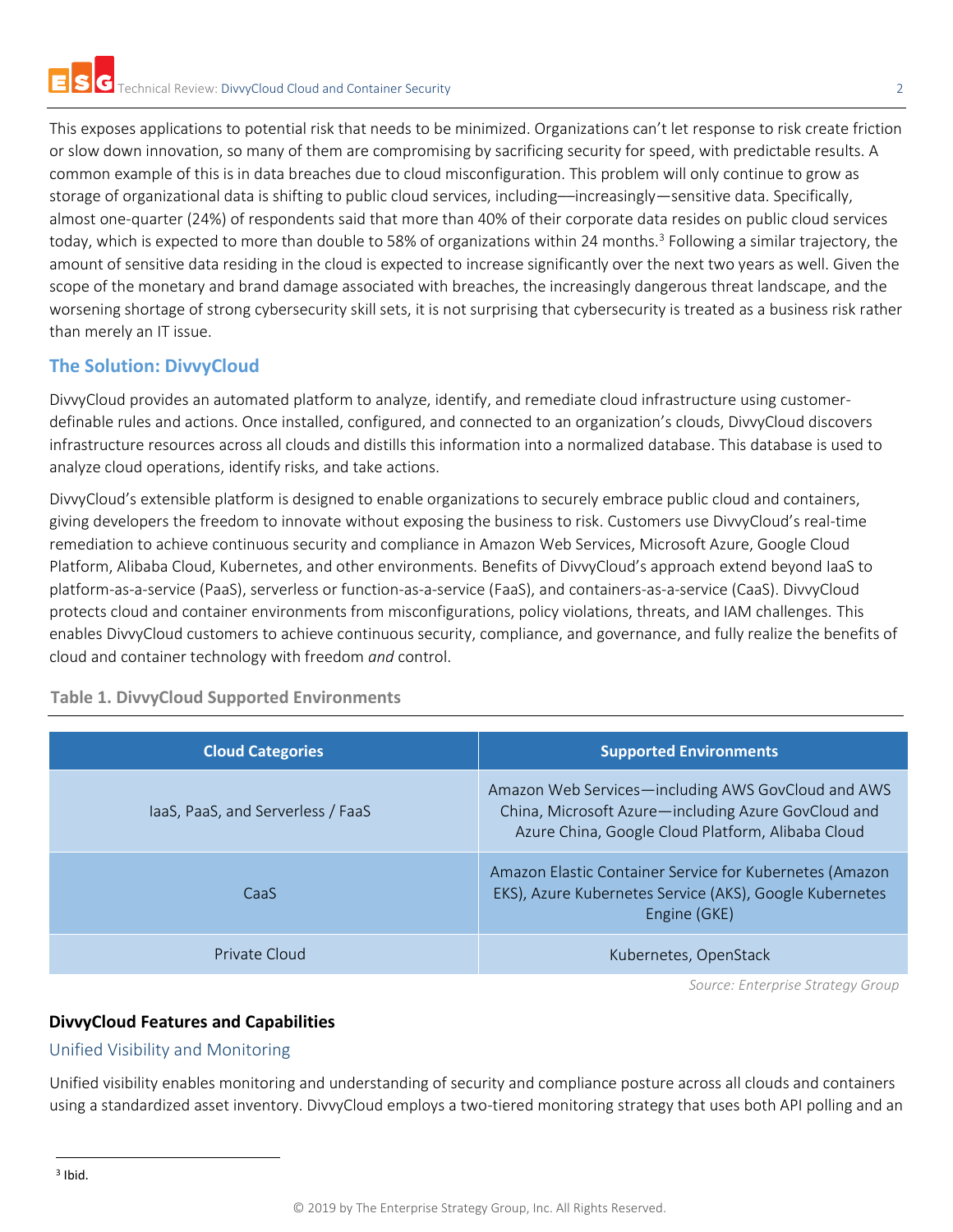event-driven approach for faster detection of changes to cloud service configurations to achieve real-time automation and remediation.

DivvyCloud standardizes multi-cloud data to allow security professionals to write policies to resource types, rather than to specific cloud service provider (CSP) services. This is designed to make cloud security more accessible and future-proof policies as new services are released by CSPs. DivvyCloud has developed standard terminology used to describe cloud services across cloud environments. DivvyCloud uses the normalized terminology "Storage Container" for provider-specific resource names like S3 Bucket (AWS), Blob Storage Container (Microsoft Azure), Cloud Storage (Azure), or Swift (OpenStack). Using a standardized asset inventory, organizations can apply unified policies and automated real-time remediation across all environments. Additionally, DivvyCloud's standardized asset inventory is fully accessible via API and this data can be used to orchestrate cloud operations.

#### Automation & Real-time Remediation

The pace of cloud adoption has left many organizations vulnerable as they struggle to prioritize both innovation and security. DivvyCloud provides a platform to automate the protective and reactive controls necessary for an enterprise to innovate at the speed enabled by cloud environments. Automation is the key to achieving both security and speed at scale. Identifying risk and triggering remediation using API polling and event-driven harvesting, DivvyCloud provides fast detection of changes that enables automated remediation to occur in real time.

DivvyCloud provides a customizable automation engine that allows customers to quickly and easily define workflows—Bots in DivvyCloud terminology—that deliver remediation through orchestration of human-centered processes and third-party systems by programmatically taking lifecycle actions inside cloud environments. A single Bot can be configured to apply a unified approach to remediation across all clouds for a consistent, scalable, and sustainable approach to cloud security. Bots are composed of a scope, filters, and actions:

- Scope—the resources the Bot will evaluate; the Bot will only evaluate resources within the scope of clouds or resource groups chosen by the user.
- Filters—the conditions specifying what a Bot should act upon. DivvyCloud ships with more than 800 predefined filters, and it's easy to define custom filters to act on new signals or data that DivvyCloud should monitor.
- Actions—what a Bot does. DivvyCloud ships with hundreds of pre-defined actions and allows definition of custom actions.

## Configuration Protection

DivvyCloud continuously monitors for configuration changes to cloud and container services to provide configuration protection. Each change is evaluated against an organization's policies. When a misconfiguration or policy violation is identified, remediation automatically addresses the risk in real time. All changes are detected by DivvyCloud's two-tiered approach whether via console, provisioning tools, or programmatically—this enables faster detection of changes and automation in real-time.

Organizations can immediately evaluate their cloud environments against hundreds of out-of-the-box policies that map to compliance and industry standards including PCI DSS, HIPAA, GDPR, SOC 2, ISO 27001, CIS Benchmarks for AWS, GCP, Azure, and Kubernetes, NIST CSF, NIST 800-53, FedRAMP CCM, and CSA CCM. Custom policies can be defined based on an organization's own needs and data.

#### Infrastructure as Code Protection

DivvyCloud integrates with the build process to prevent misconfigurations. This allows developers to move quickly and be more efficient, while providing security and governance. Teams can enforce cloud security and compliance policies at scale.

Infrastructure-as-Code (IaC) templates can be evaluated for security issues, misconfigurations, and policy violations. DivvyCloud's cloud asset inventory enables a simulated run against real cloud data to test policies before deployment. Policy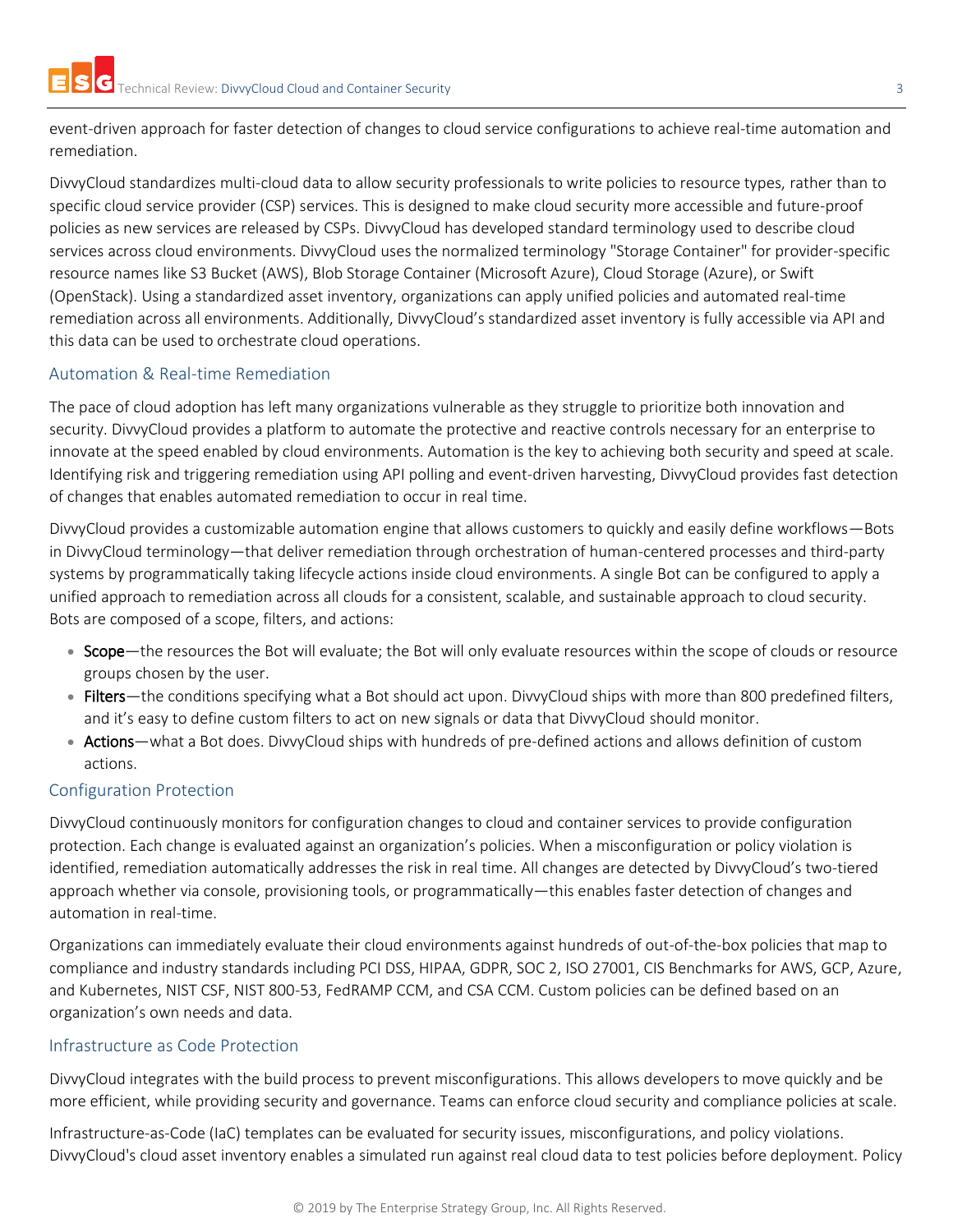controls can be integrated into continuous integration and delivery (CI/CD) pipelines and ad-hoc API queries can be run at any point to validate templates. The build process can be immediately evaluated against DivvyCloud's hundreds of out-ofthe-box policies that map to compliance and industry standards as described on page three.

#### Threat Protection

DivvyCloud's unified approach to monitoring and responding to threats to cloud accounts and workloads across multiple clouds is designed to simplify implementation of automation to reduce remediation and recovery time. DivvyCloud leverages CSP services—like Amazon GuardDuty—for threat detection that continuously monitors for malicious activity and unauthorized behavior. These CSP services use machine learning, anomaly detection, and integrated threat intelligence built by the CSPs themselves to identify and prioritize potential threats like crypto-currency mining, credential compromise behavior, communication with known command-and-control servers, and API calls from known malicious IPs.

DivvyCloud can perform automated remediation actions including reconfiguring cloud services, making changes to cloud infrastructure, driving human-centered workflows with integration into systems like ServiceNow and Jira, and orchestrating workflow actions in other security and management systems.

#### IAM Protection

DivvyCloud helps organizations govern Identity and Access Management (IAM) and adopt a unified zero trust security model across cloud and container environments where everything has an identity: users, applications, services, and systems. This provides enormous flexibility, but also creates the opportunity for substantial risk, as every service is potentially reachable by every other service, regardless of location if an implicit trust is defined. DivvyCloud helps address this perimeter fluidity and the substantial challenges of governing cloud environments at scale.

DivvyCloud helps build a circle of trusted identities and layers of trust to protect the identity perimeter at scale with automated monitoring and remediation around access management, role management, identity authentication, and compliance auditing, including: strong authentication to enforce MFA policies on cloud user accounts; least privilege to provide checks to restrict identities to do no more than they are permitted to; secure management of service accounts and service account keys; auditing to enforce best practices for the use of audit logs and cloud logging roles; and policy management to ensure that policies are implemented and managed appropriately, including identity-based policies, resource-based policies, permission boundaries, service control policies, access control lists, and session policies.

#### Risk Assessment & Auditing

DivvyCloud helps security, governance, risk, and compliance professionals quickly assess risk and make informed decisions about how to manage and remediate it. To build trust, organizations must be able to prove to executives, auditors, and stakeholders that their cloud environments are well-governed. The Compliance Scorecard delivers a visual representation of risk aligned with regulatory standards, industry standards, or custom corporate standards through an interactive heat map. This heat map provides a unified view across all cloud environments and can be filtered by factors like cloud environment, account, business unit, application, risk profile, compliance standard, etc.

Teams of all types—auditors, operations, security, and compliance—can use the Compliance Scorecard to identify risk and obtain guidance for appropriate action to remediate it. This provides proof to executives and auditors of the current and historical state of security and compliance. Additionally, it can be used to deliver clear and actionable data to inform business units and teams as to how security posture is trending and where improvement is needed. Results can be downloaded on demand, emailed on a scheduled cadence, or exported to cloud storage.

#### **Extensible Platform**

DivvyCloud provides levels of adaptability including: configuration through the user interface, customization through its plugin-based architecture, a flexible data model, and exposure of all functionality via RESTful API to facilitate automation in cloud environments. In practice, query filters identify target resources that meet a set of conditions. These can be used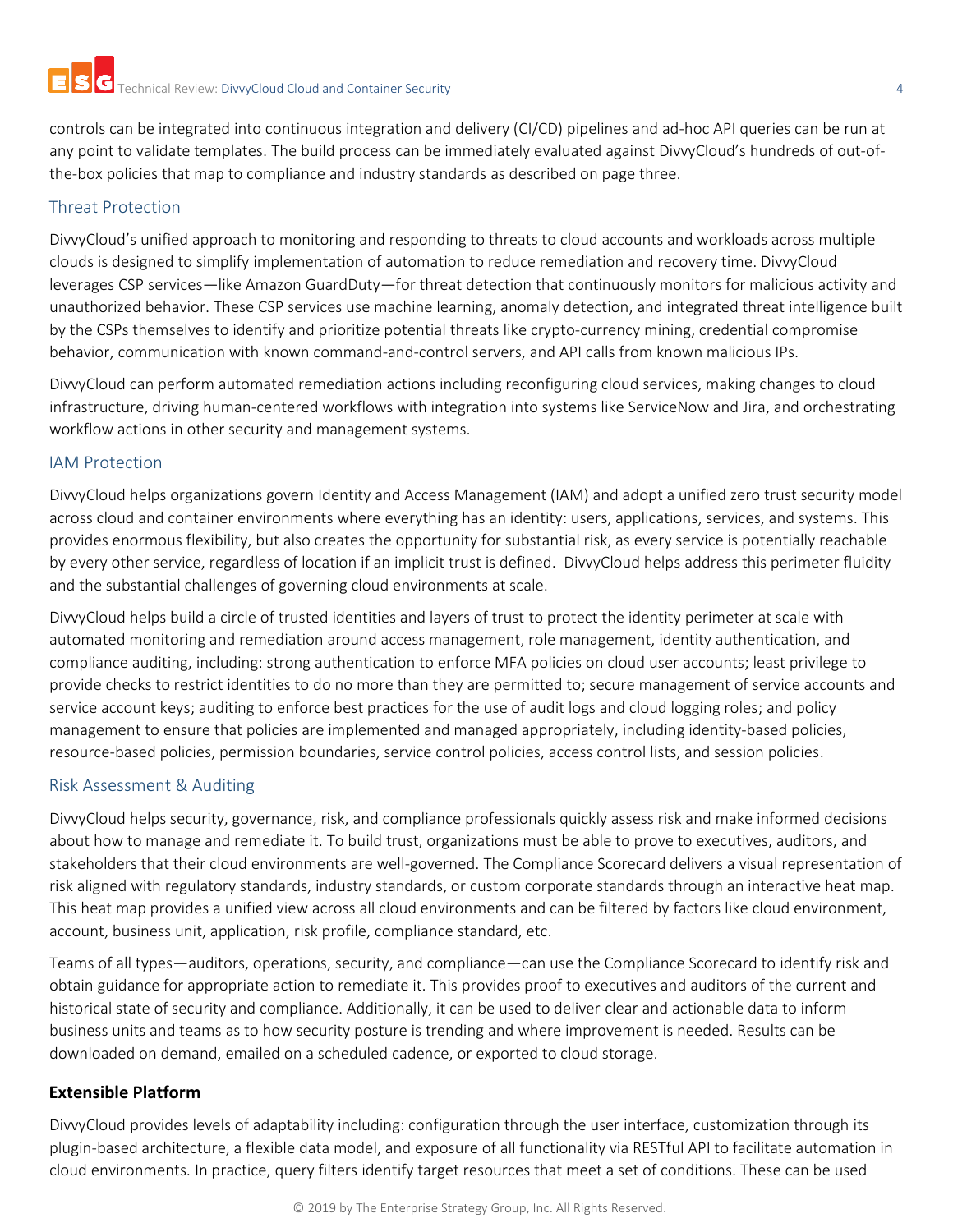individually or linked together. These filters can answer questions about data in the form of an Insight or instruct a Bot as to what resources to act on. Customers can extend DivvyCloud by using Python to write custom filters to answer new questions about the data.

DivvyCloud is designed to integrate with external systems for both inbound—data aggregation, data collection—and outbound—notifications, ticketing—actions. The Integrations interface enables customers to easily configure third-party integrations, such as those for Slack, PagerDuty, ServiceNow, and others.

Combined, these capabilities provide a platform that delivers immediate value out-of-the-box but is also flexible and adaptable to address unique business needs of complex customers.

#### **ESG Tested**

First, ESG explored DivvyCloud's ability to provide a friction-free strategy for customers to adopt cloud. [Figure 2](#page-4-0) shows the *Clouds* view of the DivvyCloud dashboard. DivvyCloud connects to multiple clouds programmatically using the cloud providers' developer APIs. We clicked *Add Cloud* and entered the required credentials to access our endpoints and DivvyCloud started pulling data from the cloud—AWS, in this case—then modeling and normalizing it.

<span id="page-4-0"></span>**Figure 2. The DivvyCloud Dashboard—Adding a Cloud** 

|                                                                                                                              |                                                                                                                       |                                                                                                                                      |                                        |                                                                                                                                                                                                                                                                                                                                                                                                                                                                                                                                  |            | $\mathbf{C}$<br>https://qa1.divvycloud.com/#/cloud-add<br>$\rightarrow$<br>$\leftarrow$                                                                                                                                                        |
|------------------------------------------------------------------------------------------------------------------------------|-----------------------------------------------------------------------------------------------------------------------|--------------------------------------------------------------------------------------------------------------------------------------|----------------------------------------|----------------------------------------------------------------------------------------------------------------------------------------------------------------------------------------------------------------------------------------------------------------------------------------------------------------------------------------------------------------------------------------------------------------------------------------------------------------------------------------------------------------------------------|------------|------------------------------------------------------------------------------------------------------------------------------------------------------------------------------------------------------------------------------------------------|
| $\mathbf{C}$<br>$\rightarrow$<br><b>DivvyCloud</b>                                                                           | https://qa1.divvycloud.com/#/clouds/listing<br>Clouds                                                                 |                                                                                                                                      |                                        |                                                                                                                                                                                                                                                                                                                                                                                                                                                                                                                                  |            | <b><i>C</i></b> DivvyCloud<br>Select the cloud technology below that you would like to interconnect with                                                                                                                                       |
|                                                                                                                              | <b>ER</b> susewary<br>$Q$ ivocas<br><b>THE ORGANIZATIONS</b><br><b>E</b> EVENT DEIVEN HARVESTING<br><b>CALIFORNIA</b> |                                                                                                                                      |                                        |                                                                                                                                                                                                                                                                                                                                                                                                                                                                                                                                  |            | DivvyCloud. For detailed instructions on how to retrieve your cloud<br><b>Chris DeRamon</b><br><b>Bob's Dots</b><br>credentials for each cloud click here.                                                                                     |
| <b>Chris DeRamos</b><br><b>Bub's Bons</b><br>Dashboard                                                                       |                                                                                                                       |                                                                                                                                      |                                        |                                                                                                                                                                                                                                                                                                                                                                                                                                                                                                                                  |            | <b>Dashboard</b><br>Select Technology<br><b>Chuck</b><br>Ani Amazon Web Services<br>Compliance                                                                                                                                                 |
| Compliance<br><b>Resource Groups</b><br>BotFactory<br><b>Resources</b>                                                       | Senior Bradewick<br><b>Norwege Council</b>                                                                            | <b>I First Daid</b>                                                                                                                  |                                        | $-1$<br>Famil Driver Rein                                                                                                                                                                                                                                                                                                                                                                                                                                                                                                        |            | <b>Resource Groups</b><br>Nobusner<br><b>BotFactory</b><br>The name you would like to assign to this account, ing: Development AWSI<br><b>Resources</b><br>Insights                                                                            |
| <b>Insights</b><br><b>Tag Explorer</b><br><b>Scheduled Events</b><br>Filters                                                 |                                                                                                                       | Resource counts refreshed 19 minutes ago.                                                                                            |                                        |                                                                                                                                                                                                                                                                                                                                                                                                                                                                                                                                  |            | <b>Tag Explorer</b><br>Airmort Nazion<br><b>Scheduled Events</b><br>This is the AWS account number assigned to this cloud. Typically this is a 12 digit random number with no dashes.<br><b>Filters</b><br>Authentication Type<br>Provisioning |
| Provisioning                                                                                                                 | Resources                                                                                                             | Name 1                                                                                                                               | Coud                                   | Accessed ID                                                                                                                                                                                                                                                                                                                                                                                                                                                                                                                      | Date Added | API Key/Secret<br><b>Integrations</b>                                                                                                                                                                                                          |
| Integrations<br><b>Plugins</b><br><b>Identity Management</b><br><b>Harvesting Strategies</b><br><b>System Administration</b> | Ξ                                                                                                                     | $\circ$<br>almdandisteProject<br>alexsandboxproject<br>$\Omega$<br>ANCloud 18.4<br>5976820284870875<br>Alce to Healthy<br>divvy alon | 2019-03-21<br>2018-06-01<br>2019-03-13 | Select how you'd like to authenticate to this cloud.<br><b>Plugins</b><br><b>Identity Management</b><br>Amazon Web Services strongly recommends avoiding the use of long term API credentials as a best practice.<br><b>Harvesting Strategies</b><br>Please note that while this is a supported option for authentication, that Assume Role is the preferred method of<br>access. See https://docs.aws.amazon.com/general/latest/gr/aws-access-keys-best-practices.html for more<br><b>System Administration</b><br>information. |            |                                                                                                                                                                                                                                                |
|                                                                                                                              | ≡<br>п                                                                                                                | Auto-Add-Project-DV2019-<br>235                                                                                                      | $\circ$                                | auto-add-project-dv2019-235                                                                                                                                                                                                                                                                                                                                                                                                                                                                                                      | 2019-03-05 | Articles M Yes                                                                                                                                                                                                                                 |
|                                                                                                                              | ≡                                                                                                                     | <b>AWS Mader</b>                                                                                                                     | an                                     | 745948225562                                                                                                                                                                                                                                                                                                                                                                                                                                                                                                                     | 2018-07-19 | The API key assigned to the user account                                                                                                                                                                                                       |
|                                                                                                                              |                                                                                                                       | AWS OA                                                                                                                               | a.c.<br>$\mathbf{u}$                   | 050283019178                                                                                                                                                                                                                                                                                                                                                                                                                                                                                                                     | 2018-02-08 |                                                                                                                                                                                                                                                |
|                                                                                                                              |                                                                                                                       | AWS OA VA STS                                                                                                                        | a <sub>ii</sub>                        | 050283019178                                                                                                                                                                                                                                                                                                                                                                                                                                                                                                                     | 2018-07-19 | StateLine                                                                                                                                                                                                                                      |
|                                                                                                                              | ═                                                                                                                     | <b>BAS-0SCM</b>                                                                                                                      | a n                                    | 484704074633                                                                                                                                                                                                                                                                                                                                                                                                                                                                                                                     | 2018-12-06 | The secret key assigned to the user account                                                                                                                                                                                                    |
|                                                                                                                              | ≡<br>□                                                                                                                | Azure Certificate<br>Authentication                                                                                                  | m                                      | 59026a9c-042b-4431-a61f-<br>d03295e5f76e                                                                                                                                                                                                                                                                                                                                                                                                                                                                                         | 2018-10-14 | Show Advanced                                                                                                                                                                                                                                  |

*Source: Enterprise Strategy Group*

[Figure 3](#page-5-0) shows cloud compute *Resources*. The most common resource type is a virtual machine or an instance. In this case, we are looking at 159 instances across multiple cloud technologies. Organizations can easily drill down using appropriate upstream vernacular to provide users with useful data about the instances, so it's easy to tell what cloud it's hosted on and what specific type of instance it is—for example, whether it's RDS, Cloud SQL, or SQL Server.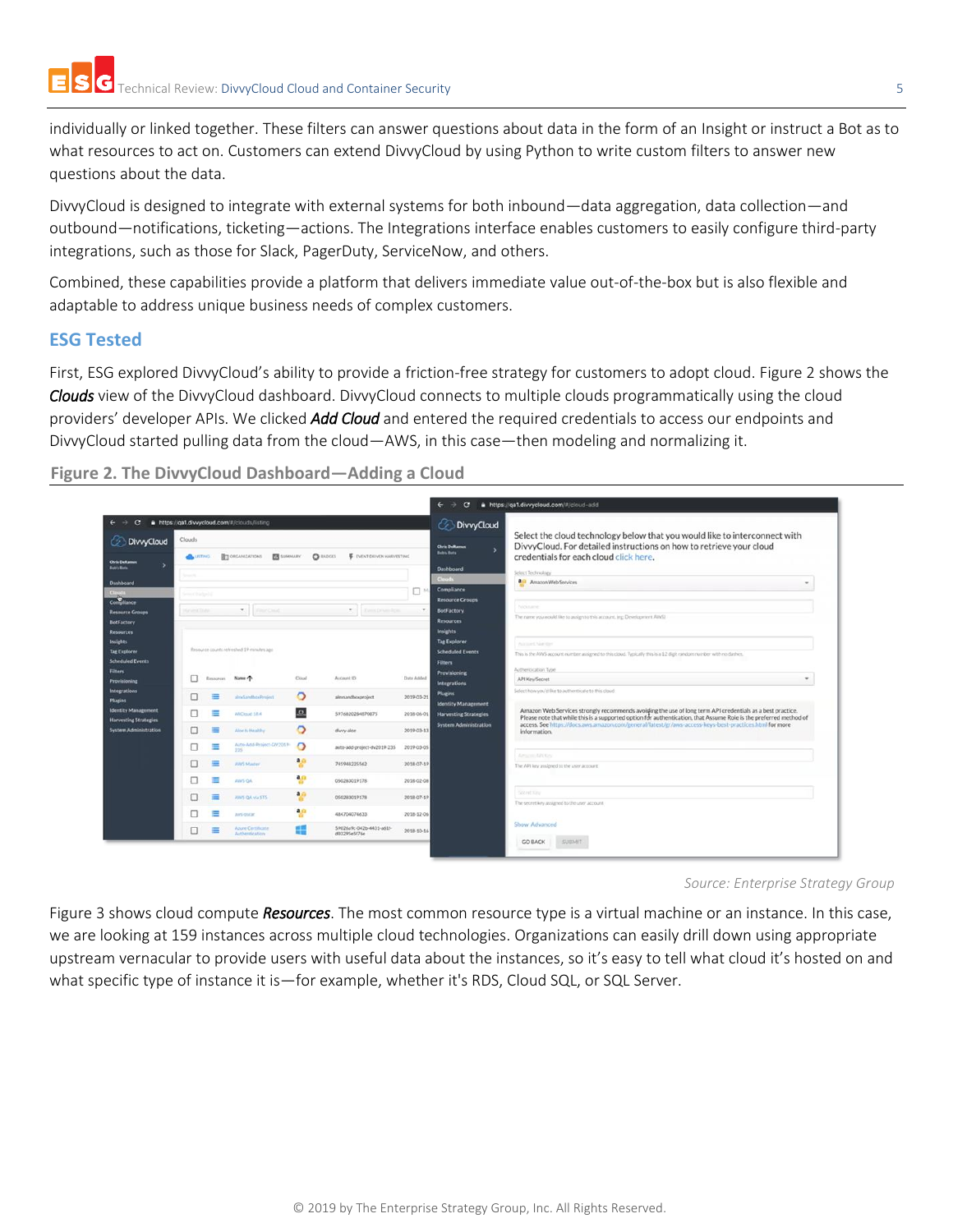#### <span id="page-5-0"></span>**Figure 3. DivvyCloud Resource Management**

| $\mathbf{C}$<br>https://qa1.divvycloud.com/#/resources<br>$\leftarrow$<br>$\rightarrow$                                               |                                            |          | $\sim$                    | ◎ ☆            |                |           |
|---------------------------------------------------------------------------------------------------------------------------------------|--------------------------------------------|----------|---------------------------|----------------|----------------|-----------|
| Resource Management » All Clouds (72)<br>DivvyCloud<br>ഗ                                                                              |                                            |          | <b>B</b> MY RESOURCES     | SCOPES         | $=$ FILTERS: 0 | $\bullet$ |
| <b>E</b> COMPUTE<br>STORAGE<br><b>Chris DeRamus</b><br><b>E</b> NETWORK<br>CONTAINERS<br><b>L</b> IDENTITY & MANAGEMENT<br>Bob's Bots | $\equiv$ ALL TYPES                         |          |                           |                |                |           |
| Databert Instance<br>159<br>Instance<br>Dashboard                                                                                     | 31<br>Database Cluster                     | 6        | Cache Instance            | 13             |                |           |
| Big Data Instance<br><b>Clouds</b><br>RDS Database, Neptune, DocumentDB                                                               | <b>Distributed Table</b>                   | 28       | Distributed Table Cluster | ĸ,             |                |           |
| Email Service Domain<br>$\overline{2}$<br>SQL Server, Azure Database for<br>Compliance                                                | Serverless Function                        | 104      | Database                  | 34             |                |           |
| Postgres/MySQL Server<br>12<br>Autoscaling Group<br><b>Resource Groups</b><br>Cloud SQL<br>$\circ$                                    | Hypervisor                                 | $\Omega$ | Private Image             | 1.338          |                |           |
| AsparaDB for RDS<br>Cloud App<br>$\circ$<br><b>BotFactory</b>                                                                         | Message Queue                              | 446      | Workspace                 | $\overline{7}$ |                |           |
| MapReduce Cluster<br>Search Cluster<br>9<br><b>Resources</b>                                                                          | Notification Topic                         | 49       | Notification Subscription | 52             |                |           |
| Web App<br>51<br>App Server<br>Insights                                                                                               | Autoscaling Launch Configuration<br>9      | 148      |                           |                |                |           |
| <b>Tag Explorer</b>                                                                                                                   |                                            |          |                           |                |                |           |
| <b>Scheduled Events</b>                                                                                                               |                                            |          |                           |                |                |           |
| <b>Filters</b>                                                                                                                        |                                            |          |                           |                |                |           |
| Provisioning                                                                                                                          |                                            |          |                           |                |                |           |
| <b>Integrations</b>                                                                                                                   |                                            |          |                           |                |                |           |
| <b>Plugins</b>                                                                                                                        |                                            |          |                           |                |                |           |
| <b>Identity Management</b>                                                                                                            | <b>Resources</b>                           |          |                           |                |                |           |
| <b>Harvesting Strategies</b>                                                                                                          | Click a resource above to view information |          |                           |                |                |           |
| <b>System Administration</b>                                                                                                          |                                            |          |                           |                |                |           |

*Source: Enterprise Strategy Group*

Out of the box, the platform goes beyond getting you that single pane of glass across your cloud footprint. DivvyCloud enables organizations to quickly distill data into useful information. A common question from organizations with production workloads in the cloud is: How many instances do I have that are exposing SSH via TCP firewall or an Azure network security group? To answer this question, ESG ran a quick filter, and DivvyCloud identified 17 of the 159 instances, as seen i[n Figure 4.](#page-5-1)

DivvyCloud calls this an Insight. An Insight is a filter or collection of filters; organizations can group as many filters as they like into an Insight to look at factors like the lifecycle state of a resource. We added one filter to only show resources that were running and another to only show instances with a public IP address. With just a few clicks, we narrowed our view down from 159 instances to three that presented a real risk.

<span id="page-5-1"></span>**Figure 4. DivvyCloud Filters and Insights**

| C                                                                                                                                                                                                                                                | https://ga1.divvycloud.com/#/resources?resource_type=instance                                                                                                                                                                                                                                                                                                                                    |                                                                         |                  |              |                                                                                                                                                                                                                                                                                                                                                                                                                               |  |  |  |  |
|--------------------------------------------------------------------------------------------------------------------------------------------------------------------------------------------------------------------------------------------------|--------------------------------------------------------------------------------------------------------------------------------------------------------------------------------------------------------------------------------------------------------------------------------------------------------------------------------------------------------------------------------------------------|-------------------------------------------------------------------------|------------------|--------------|-------------------------------------------------------------------------------------------------------------------------------------------------------------------------------------------------------------------------------------------------------------------------------------------------------------------------------------------------------------------------------------------------------------------------------|--|--|--|--|
| <b>DivvyCloud</b>                                                                                                                                                                                                                                | Resource Management » All Clouds (72)                                                                                                                                                                                                                                                                                                                                                            |                                                                         |                  |              | <b>Resource Filters: Instance</b><br>×                                                                                                                                                                                                                                                                                                                                                                                        |  |  |  |  |
| <b>Chris DeRamus</b><br><b>Bob's Bots</b><br>Dashboard<br><b>Clouds</b>                                                                                                                                                                          | Filters: Instance Exposing Public SSH X<br>Actions: X CLEAR ALL B SAVE INSIGHT<br>Supported:<br>Instance                                                                                                                                                                                                                                                                                         |                                                                         |                  |              | = CATEGORY: ALL<br><b>RESET</b><br>public ip<br>$\epsilon$<br>$1 - 8$ of $8$                                                                                                                                                                                                                                                                                                                                                  |  |  |  |  |
| <b>Compliance</b><br><b>Resource Groups</b><br><b>BotFactory</b>                                                                                                                                                                                 | E communi<br>CONTAINERS                                                                                                                                                                                                                                                                                                                                                                          | <b>Q</b> STORAGE<br><b>2</b> IDENTITY & MANAGEMENT<br><b>RE NETWORK</b> |                  | $\equiv$ ALL | Instance Security Group Allows Access From Unknown Public IP                                                                                                                                                                                                                                                                                                                                                                  |  |  |  |  |
| Resources<br><b>Insights</b><br><b>Tag Explorer</b><br><b>Scheduled Events</b><br><b>Filters</b><br>Provisioning<br>Integrations<br><b>Plugins</b><br><b>Identity Management</b><br><b>Harvesting Strategies</b><br><b>System Administration</b> | Ir gance.<br>Database Instance<br>Big Data Instance<br>Machine Learning Instance<br><b>Ap EC2 Instance</b><br>Email Service Domain<br>Elasticsearch Instance<br><b>Nictual Machine</b><br>C Instance<br>Reserved Instance<br>Autoscaling Group<br>ECS Instance<br>Stack Template<br>Cloud App.<br><b>F3</b> Virtual Machine<br>MapReduce Cluster<br>Search Cluster<br>Web App<br>O<br>App Server |                                                                         |                  |              | Identify instances with an attached security group that has one or more rules from<br>unknown public IP space. This filter leverages the Access List Contains Public Addresses<br>Outside Of Known IPs filter to identify the invali<br>Supported Resources: 圖 章 章 圖<br>Instance Security Group Has Public IP Space<br>Identify instances with an attached security group that has one or more rules from public<br>IP space. |  |  |  |  |
|                                                                                                                                                                                                                                                  | Q Search Resources                                                                                                                                                                                                                                                                                                                                                                               |                                                                         |                  |              | Supported Resources: 圖 畫 圖 圖<br>Instance With Ephemeral Public IP Attached<br>Matches all instances with an ephemeral public IP address. It ignores IP addresses<br>specified in the whitelist setting.                                                                                                                                                                                                                       |  |  |  |  |
|                                                                                                                                                                                                                                                  | Name                                                                                                                                                                                                                                                                                                                                                                                             | ID-                                                                     | State            | Typ          | Supported Resources:                                                                                                                                                                                                                                                                                                                                                                                                          |  |  |  |  |
|                                                                                                                                                                                                                                                  | Goycloud East Exists!                                                                                                                                                                                                                                                                                                                                                                            | i-0658b74b705d242e7                                                     | stopped          | $+3x$        | <b>Instance With Public IP Attached</b>                                                                                                                                                                                                                                                                                                                                                                                       |  |  |  |  |
|                                                                                                                                                                                                                                                  | ø<br>Running24x7<br>M.                                                                                                                                                                                                                                                                                                                                                                           | i-06a1069df670bb7b7                                                     | <b>O</b> stopped | 12r          | Matches all instances with a public IP address, whether reserved or ephemeral. It ignores<br>IP addresses specified in the whitelist setting.<br>Supported Resources:                                                                                                                                                                                                                                                         |  |  |  |  |

*Source: Enterprise Strategy Group*

The version of DivvyCloud ESG tested has nearly 800 predefined filters, and DivvyCloud says it is adding 50 to 75 per release. In addition to the hundreds of out-of-the box filters, clients can create their own filters to build custom Insights leveraging their own data. An example used by a large enterprise customer in the real world is managing global compliance strategy.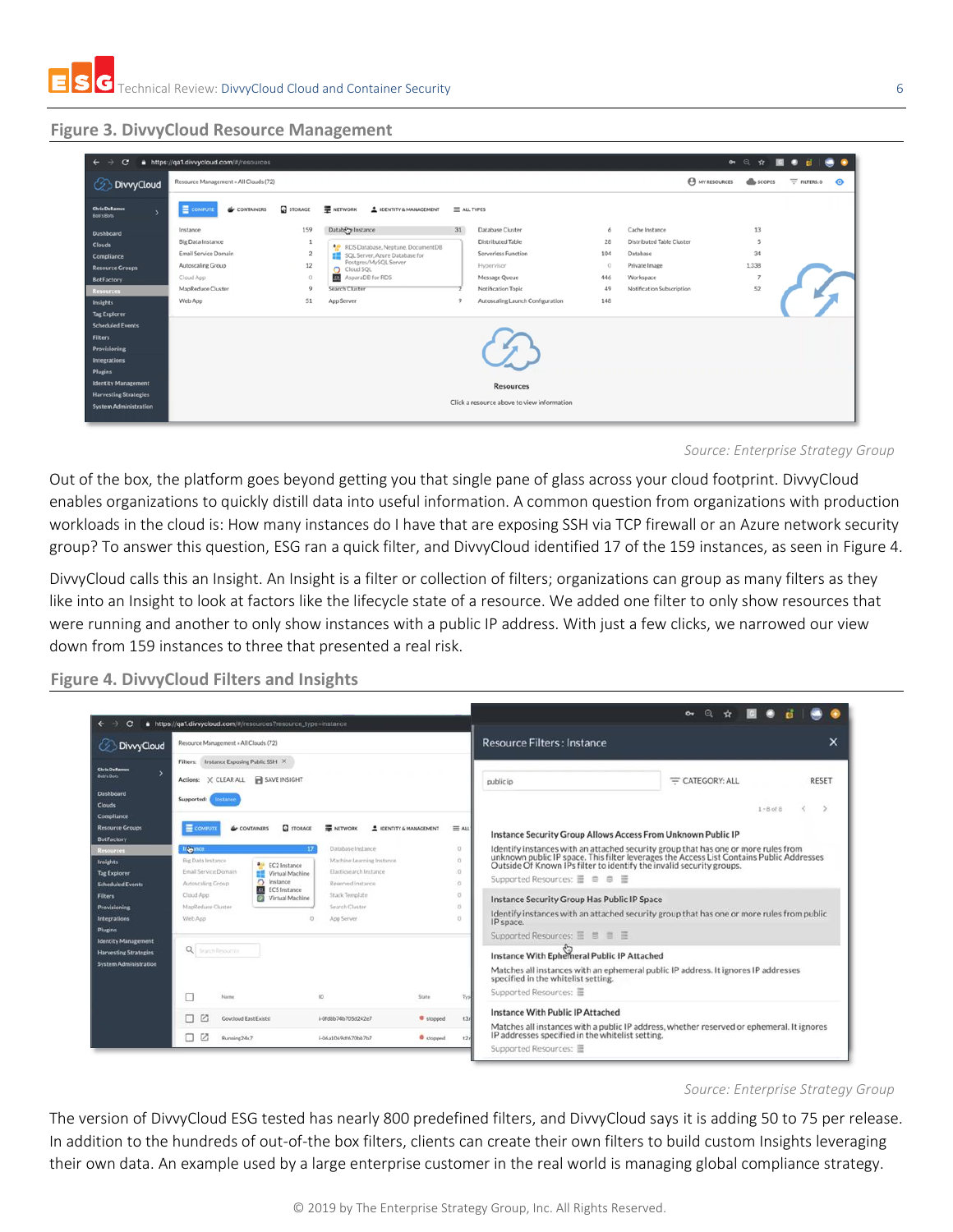This customer has tens of thousands of applications in their total environment. Of those, just under 10,000 apps are approved to run in the cloud. Every resource created is tagged with an application ID. They use DivvyCloud to ingest their application database on a regular cadence, which gives them the ability to determine whether a resource's App ID is correct and valid and act upon that information. DivvyCloud custom filters enable organizations to pull in data from other sensors and then apply Insights from that data to their decision making in policy evaluation.

DivvyCloud took the top standards and benchmarks and operationalized them into a set of out-of-the-box Insights. Today, over 300 of them look at everything from elements like S3 buckets open to the world, public snapshots that expose data, cloud root accounts that are not doing multi-factor authentication, etc. Those Insights are aggregated into Compliance Packs to reflect common compliance frameworks today. Some of them focus on specific cloud technologies like CIS benchmarks, and DivvyCloud has Compliance Packs focused on CIS for Amazon, Azure, and Google Cloud Platform.

#### **Figure 5. DivvyCloud Compliance Packs**



*Source: Enterprise Strategy Group*

For frameworks that were written before the advent of the cloud like HIPAA and PCI, DivvyCloud does a lot of the abstraction automatically, reading the nomenclature and translating it into useful information. PCI requires that cardholder data be encrypted at rest and in transit, for example. DivvyCloud breaks that down to show IT staff issues that an organization needs to address to be compliant under each standard. With one click, an organization can see and potentially remediate issues with PCI compliance. Rather than manually analyzing 300 individual checks, IT can see the results of the 31 that apply to PCI, including the actual requirements and any impacted resources.

While these prebuilt Compliance Packs can accelerate an organization's path to governance, the real value of the platform comes from the ability to create custom packs tailored to each organization's unique mix of compliance and security requirements.

DivvyCloud Compliance Scorecard provides heat maps across a Compliance Pack or custom pack—shown i[n Figure 6](#page-7-0)—that allow analysts to look at the state of clouds, accounts, and resources, then sort them by severity or drill down into specific checks. Resources colored red are less than 85% compliant. Compliance Scorecard can assist teams across an organization—from auditors to operations, security teams to managers—in identifying areas with possible security or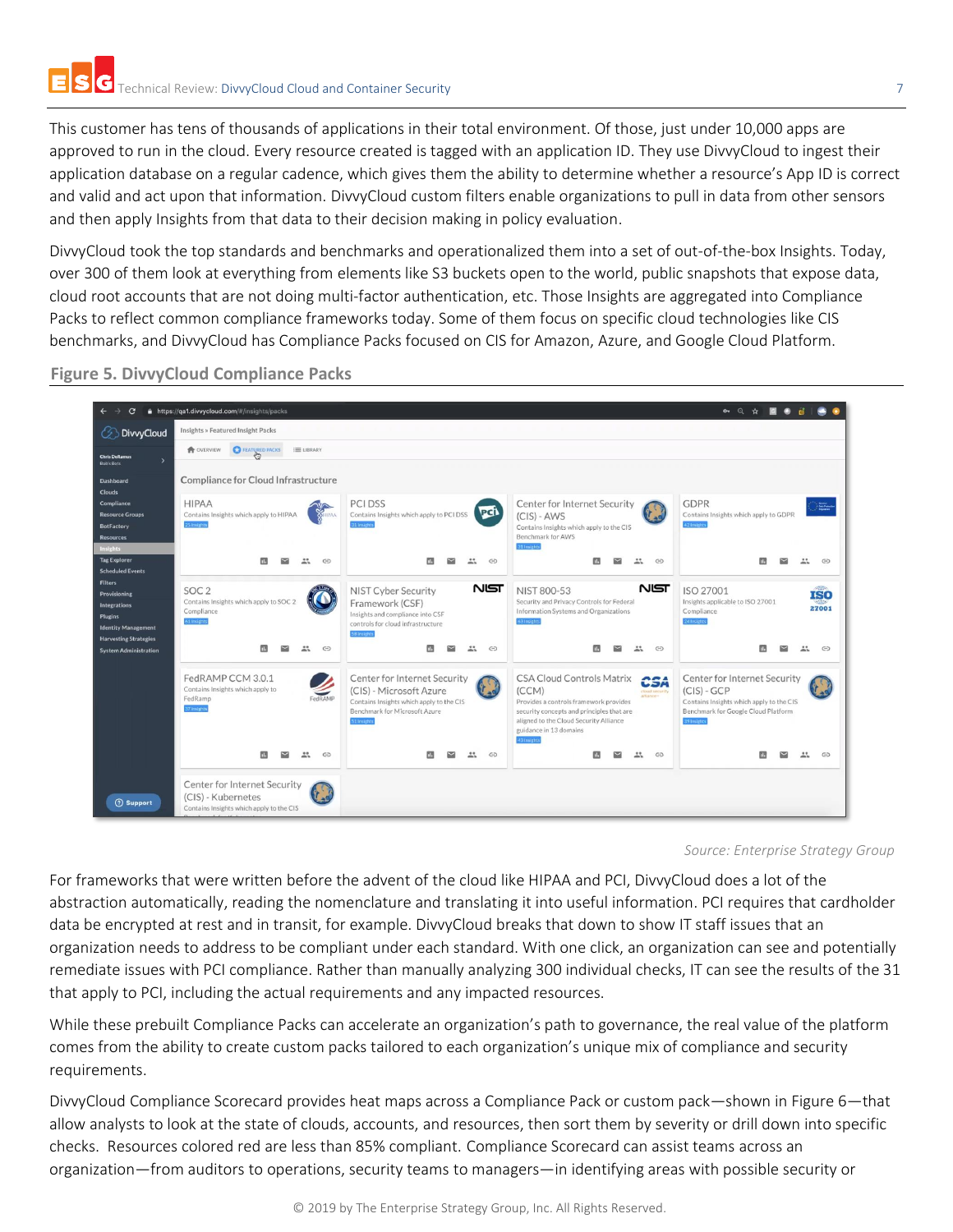compliance issues in a single view, then provide actionable Insights into both the appropriate actions to take, and the correct resources upon which to apply those actions to mitigate issues.



#### <span id="page-7-0"></span>**Figure 6. The DivvyCloud Compliance Scorecard**

*Source: Enterprise Strategy Group*

Operators also get detailed Insight information, including an overview of the Insight and why it's important. Remediation processes, including recommended Bot workflows or manual remediation steps and compliance information showing the frameworks to which that specific Insight adheres are also provided.

Remediation is available for almost all DivvyCloud's Insights. The example we used to test this functionality was a common problem: S3 buckets exposed to the world. First, we inspected the situation by clicking on the Insight *Storage Containers Exposed to the Public* (as seen in [Figure 4\)](#page-5-1) to view a breakdown of which clouds are the biggest offenders for this problem. DivvyCloud does the heavy lifting to normalize this data and make it all look the same across all supported clouds.

DivvyCloud remediation is called Bot Factory. Organizations can build Bots to act on issues. In the example of an S3 storage container exposed to the public, a Bot can be configured to remove all IAM statements in that policy that are exposing it to the public, remove the access control list permissions that make it public, and perform notification and ticketing actions through systems like Jira, pagerduty, ServiceNOW, Slack, or Splunk. Additional integrations are in development and qualification by DivvyCloud.



**Figure 7. DivvyCloud Automated Remediation—Bot Factory**

*Source: Enterprise Strategy Group*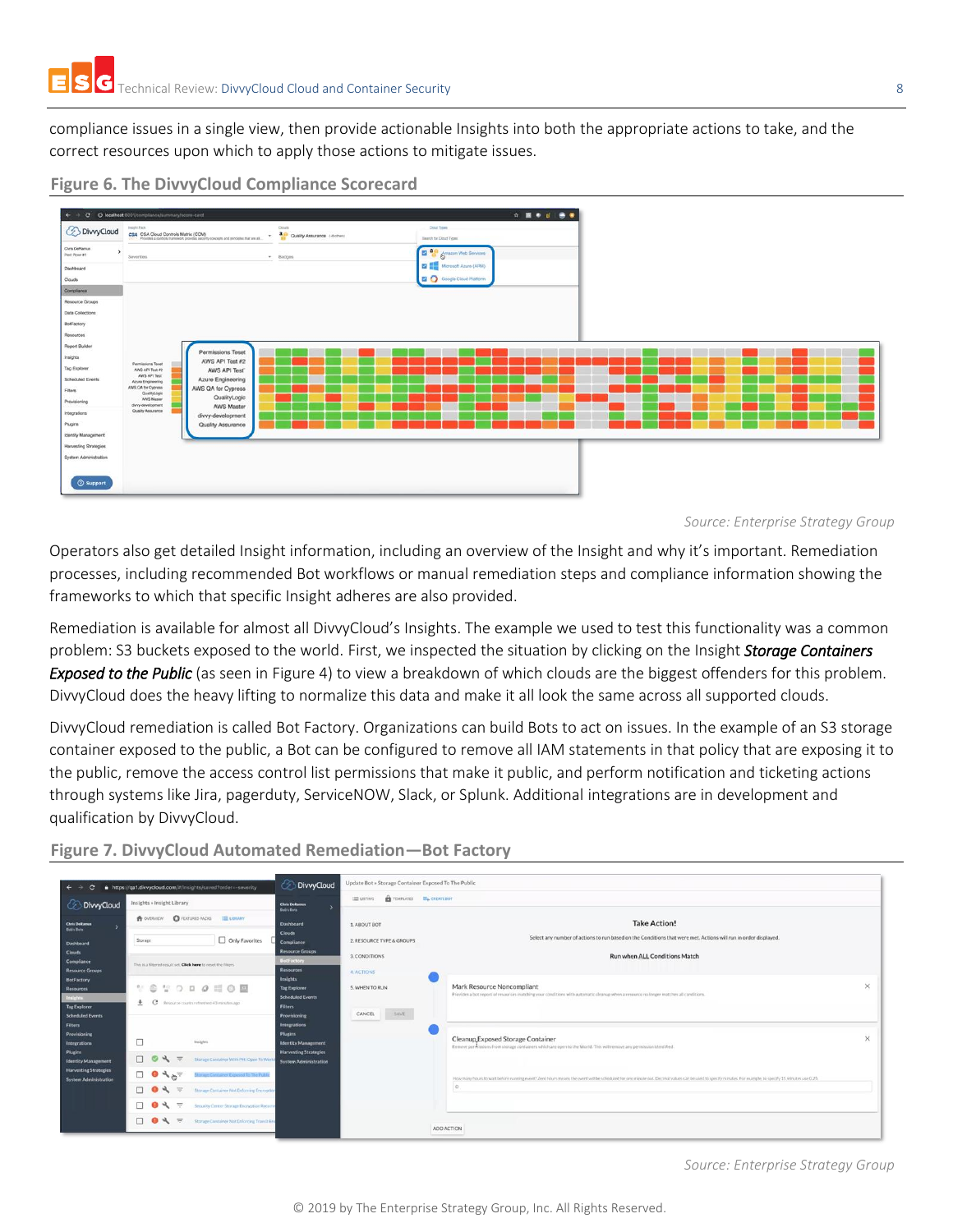# **Why This Matters**

As organizations continue to migrate their on-premises IT infrastructure to the cloud and build next generation applications in the cloud, security, compliance, and governance become more challenging. With 44% of respondents telling ESG that their on-premises data security is much more mature than their data security for public clouds,<sup>4</sup> significant quantities of organizational data that are considered sensitive are not sufficiently secured. Also, as organizations employ a combination of multiple cloud resources provided by both CSPs and SDDC solution providers, traffic can potentially pass between clouds without consistent governance. The ability to secure resources within and between clouds quickly, easily, and consistently, regardless of the underlying platform, would help IT to ensure consistent security policies across an organization. The ability to prove that these activities are happening continuously and consistently with the appropriate compliance or governance frameworks—is key when seeking the support of executives, auditors, developers, and line of business leaders.

DivvyCloud is addressing these issues by providing a platform for customers to build Insights based on their own data and requirements—integrating with multiple clouds and containers to provide a normalized view of data across all cloud platforms and applications, which creates a frictionless strategy for organizations to adopt cloud without compromising security or compliance.

ESG validated an environment where DivvyCloud provided automated visibility, controls, and remediation across AWS, Google Cloud Platform, Kubernetes, and Azure. We saw how DivvyCloud can monitor risk programmatically using APIs or event-driven harvesting with automatic tagging to provide visibility, management, and enforcement across cloud platforms, reducing the inherent complexity of managing security in multi-cloud environments. Compliance Scorecard can help an organization to improve compliance *and* significantly strengthen its security posture. Automated remediation via Bots makes the entire process continuous.

l <sup>4</sup> Source: ESG Master Survey Results, *[Trends In Cloud Data Security](https://research.esg-global.com/reportaction/clouddatasecuritymsr/Toc)*, January 2019